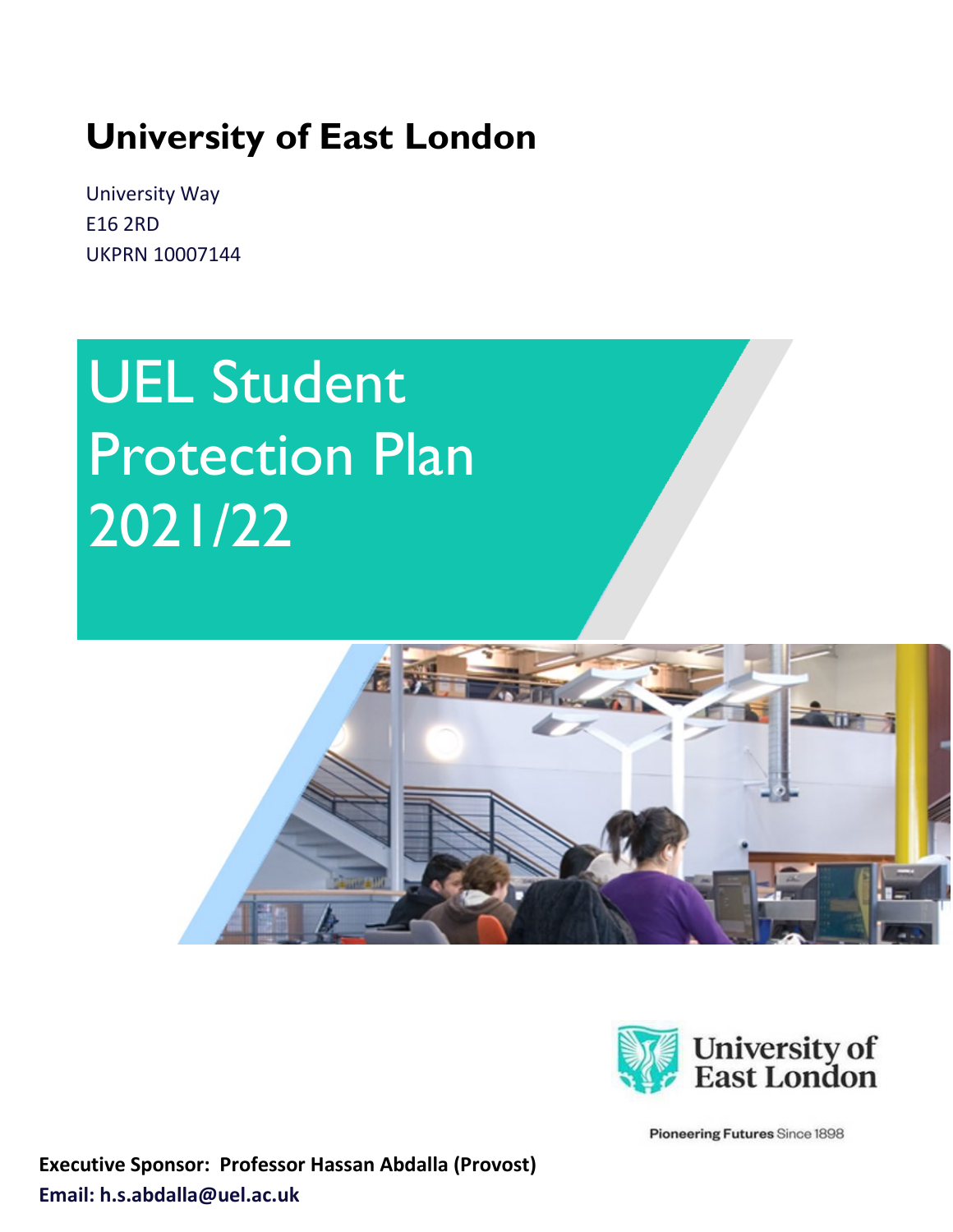# **CONTENTS**

**2**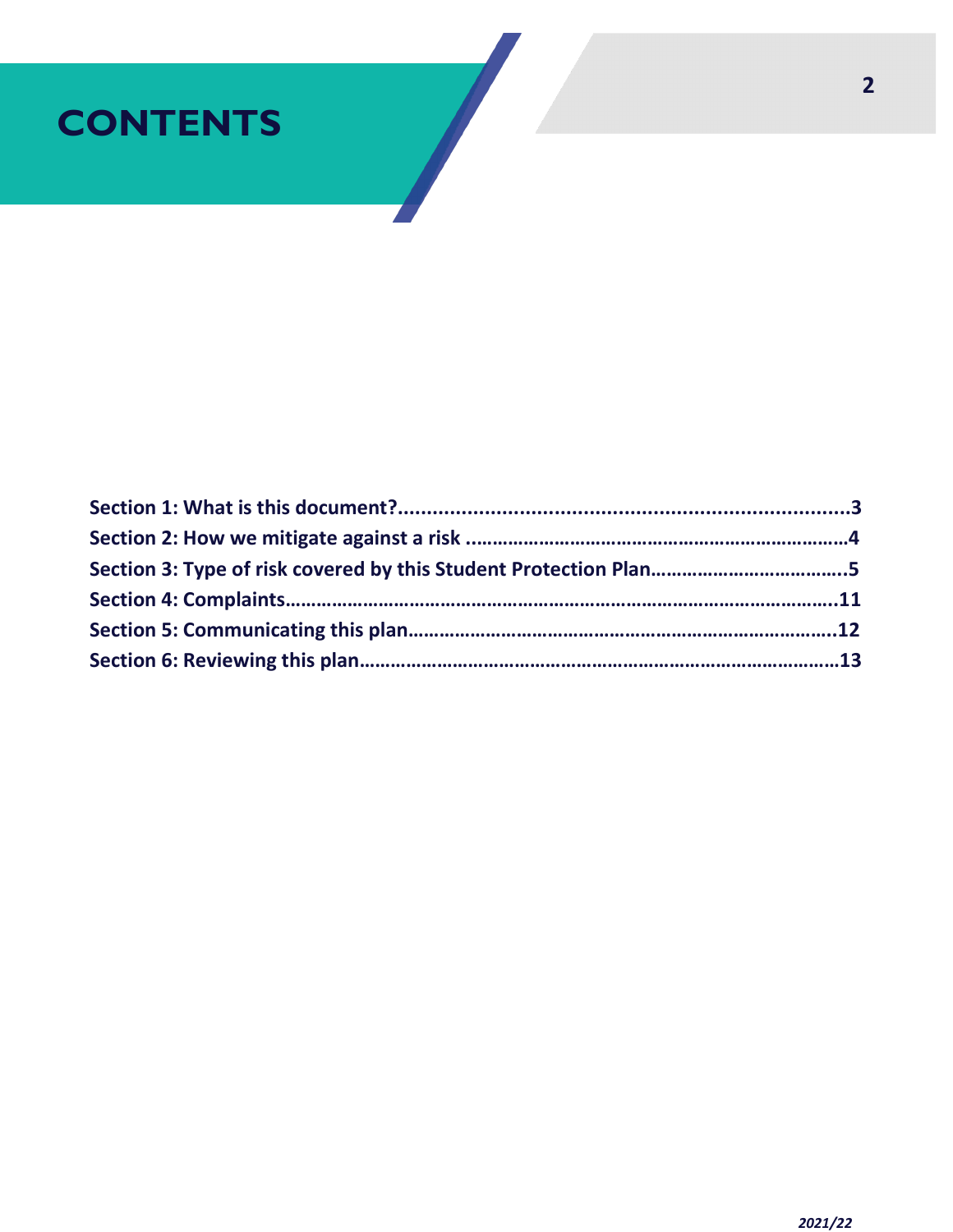# **<sup>3</sup> Section 1: What is this document?**

- 1. A Student Protection Plan is a document that outlines what the University will do if a situation arises that risks the continuation of students' studies. As the University of East London is a registered provider of higher education, we must have this document in place to explain to students how we will protect them.
- 2. If a situation arises which is likely to trigger the Student Protection Plan, we will:
	- be transparent about the likelihood of a trigger situation arising;
	- inform the Students' Union;
	- work with the Students' Union to consult with affected students in good time to gain a better understanding of how the proposed changes could affect them and what solutions are appropriate;
	- fully consider the impact on affected students before coming to any decision to make a significant change;
	- make every effort to ensure that students can continue their studies with us or at a suitable alternative provider;
	- provide a refund or compensation if we are unable to provide a solution that works for students (refunds of fees would be paid to the original payer, e.g. Student Finance England).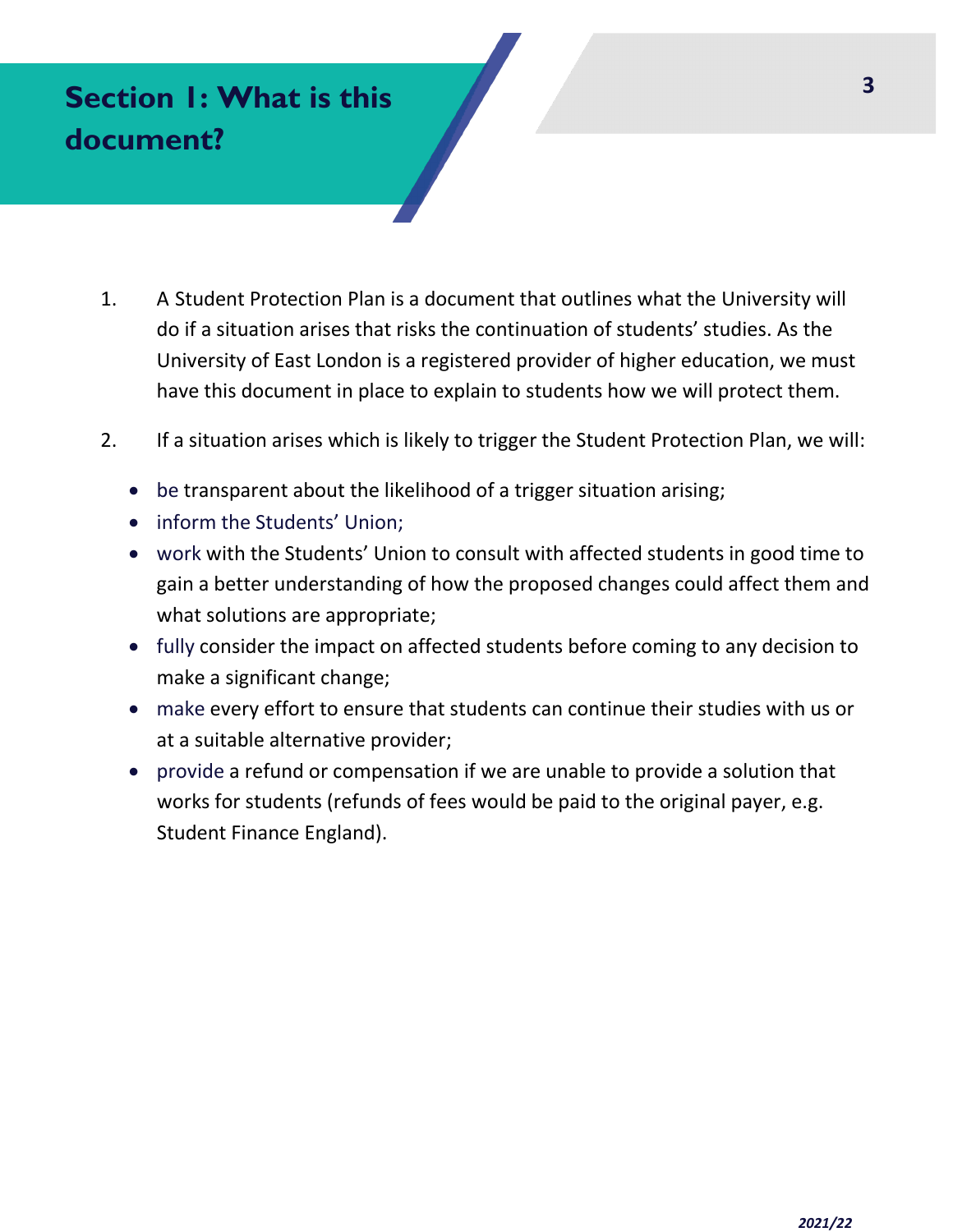# **<sup>4</sup> Section 2: How we mitigate against a risk**

- 3. At UEL, we adopt a risk-based approach to managing many aspects of our business. This risk-based approach is managed via an institutional risk register overseen by the University Executive Group and the Board of Governors. Risk management is a key part of our strategic planning framework. We are continuing to implement the strategic objectives within our Vision 2028. Each business unit produces an annual plan and is required to predict, mitigate and monitor risks associated with all aspects of delivery. Key risks identified out of this process are recorded in a top-level risk register, which is reported to our Audit & Risk Committee and our Board of Governors.
- 4. UEL also operates a business continuity plan, which outlines what we would do in potentially high-risk situations. In addition to our risk register and business continuity plan, UEL reports its financial performance to our regulatory body on an annual basis and have shown that we meet our regulatory requirement in this regard.
- 5. The strategic plans, risk register and business continuity plans are reviewed and updated on a regular basis, and issues which would adversely impact on the student experience are considered amongst these updates. This enables us to change a course of action to provide extra mitigation against specific issues where the likelihood or impact of the risk has grown.
- 6. Student representatives are amongst the elected members of our Board of Governors, and therefore central to our decision making, and to work on our monitoring and updating of the risk register.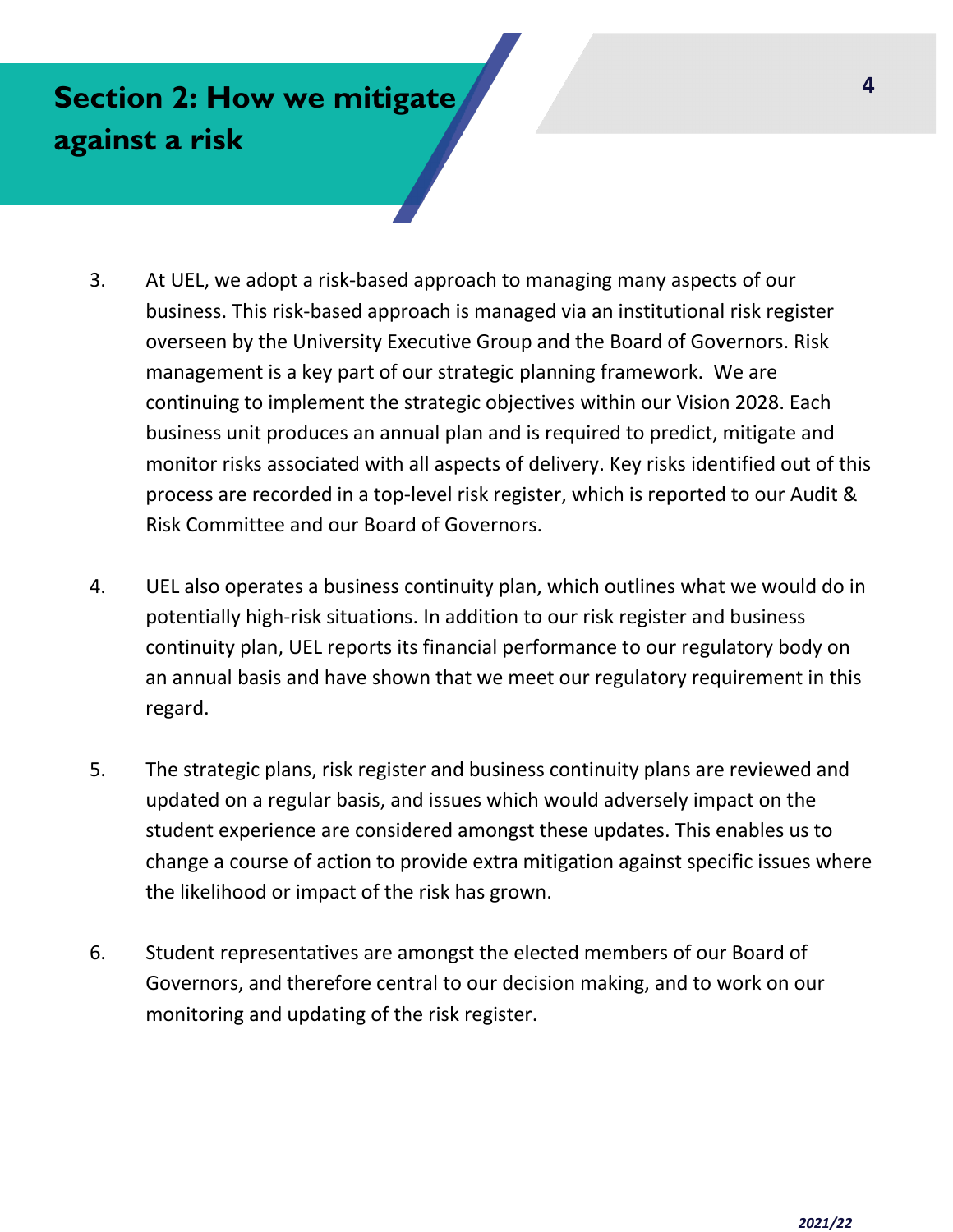## *Section 3: Type of risk* **5** *covered by this Student Protection Plan*

#### **What happens if the University closes or has its degree awarding powers revoked?**

- 7. We do not foresee a situation where the University would close, particularly from an unplanned event. We similarly do not see a situation where the University would have its awarding powers revoked. We robustly manage the various risks via our planning process and risk register. We can take action to mitigate against circumstances which might cause possible issues with our sustainability and the quality of the provision we offer. We manage our financial position to ensure continued solvency and have always met legal requirements to publish annual audited financial statements.
- 8. In the unlikely event that the University has to close or has its degree awarding powers revoked, we will make every effort to ensure students can continue their studies at the University ('teach out'). If this is not possible, we will support students to transfer to another provider in London and we will liaise closely with such providers to help students' transition. If this cannot be achieved, we will refund students' tuition fees. If necessary, and as appropriate, we would provide affected students with exit awards and certification relating to their period of study at the University, and assured access to evidence of their academic achievements in the future.

#### **What happens if a campus is closed or relocated?**

9. We currently have no plans to close any campus. If a natural disaster or a major event outside of our control occurs that results in us having to temporarily close a campus, we will make alternative arrangements to minimise disruption.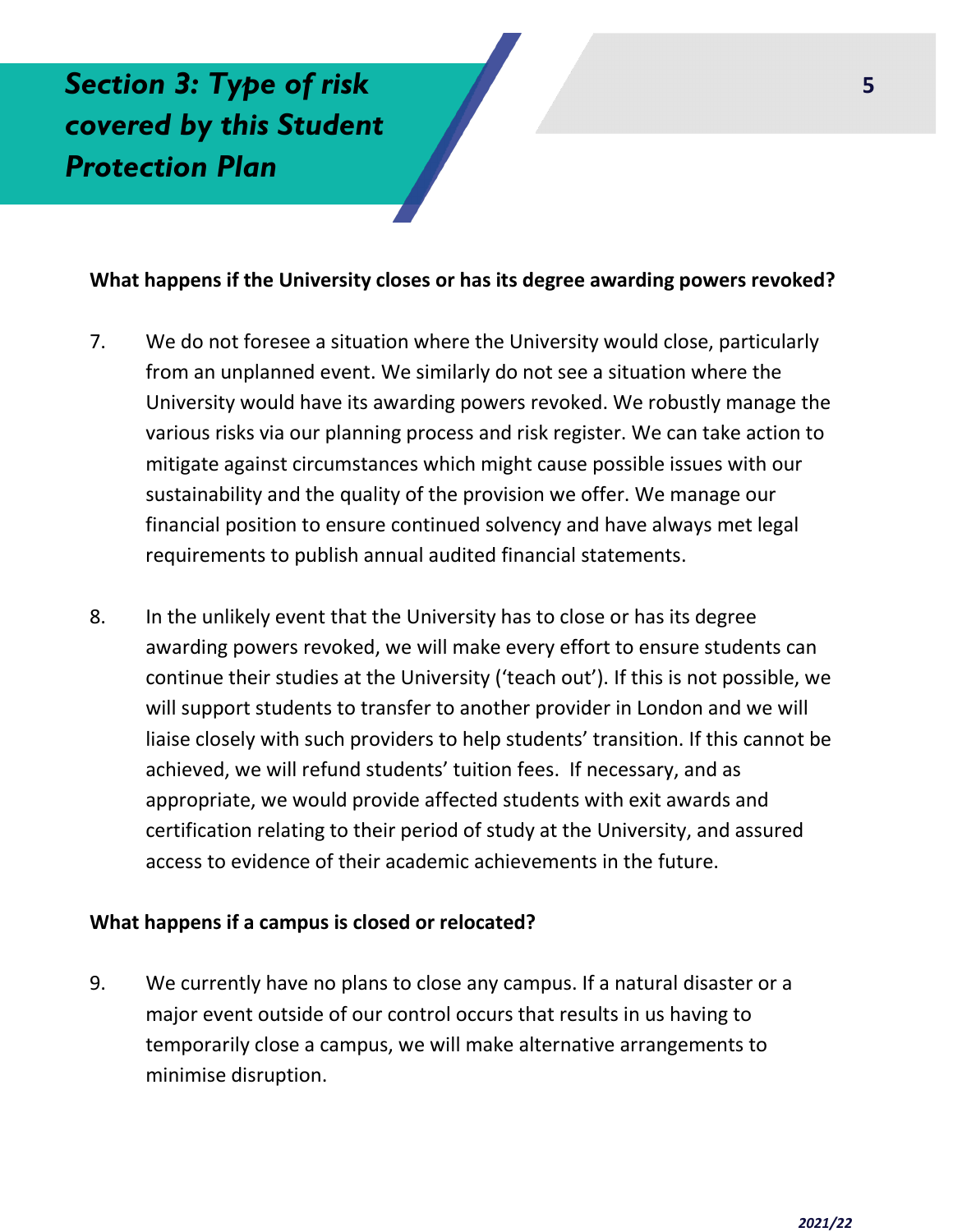- 10. If there is a strategic decision to permanently change, or substantially alter, the location of delivery for a course, we will consult with students to assess the impact on them. Moving between the two Stratford sites is not regarded as a trigger event. If a move from a Stratford site to Docklands or vice versa results in students incurring additional expenses relating to travel, accommodation or study materials, we will cover these expenses on a caseby-case basis through our refund and compensation policy.
- 11. In any situation resulting in a move from Stratford to Docklands or vice versa, we will conduct an equality impact assessment to ensure the needs of different groups of students are considered and that students are not directly or indirectly discriminated against.

#### **What if a course, or a particular mode of delivery of a course, is discontinued?**

- 12. From time to time, we must decide if it is viable to continue to run a course, or a course in a particular mode of delivery. This could be due to low student numbers, poor outcomes or negative feedback. We continually review our portfolio of courses and the likelihood of a strategically planned course closure is high.
- 13. Proposed course closures would be discussed at course committees, and we would ensure that all affected students were consulted. If we decide to close a course, we will continue to run the course for the original duration plus one year. During this period, we will not accept new students on to the course. The 'teach out' process will be closely monitored to ensure any negative impact on students remaining on the course is minimised and their experience is not negatively affected.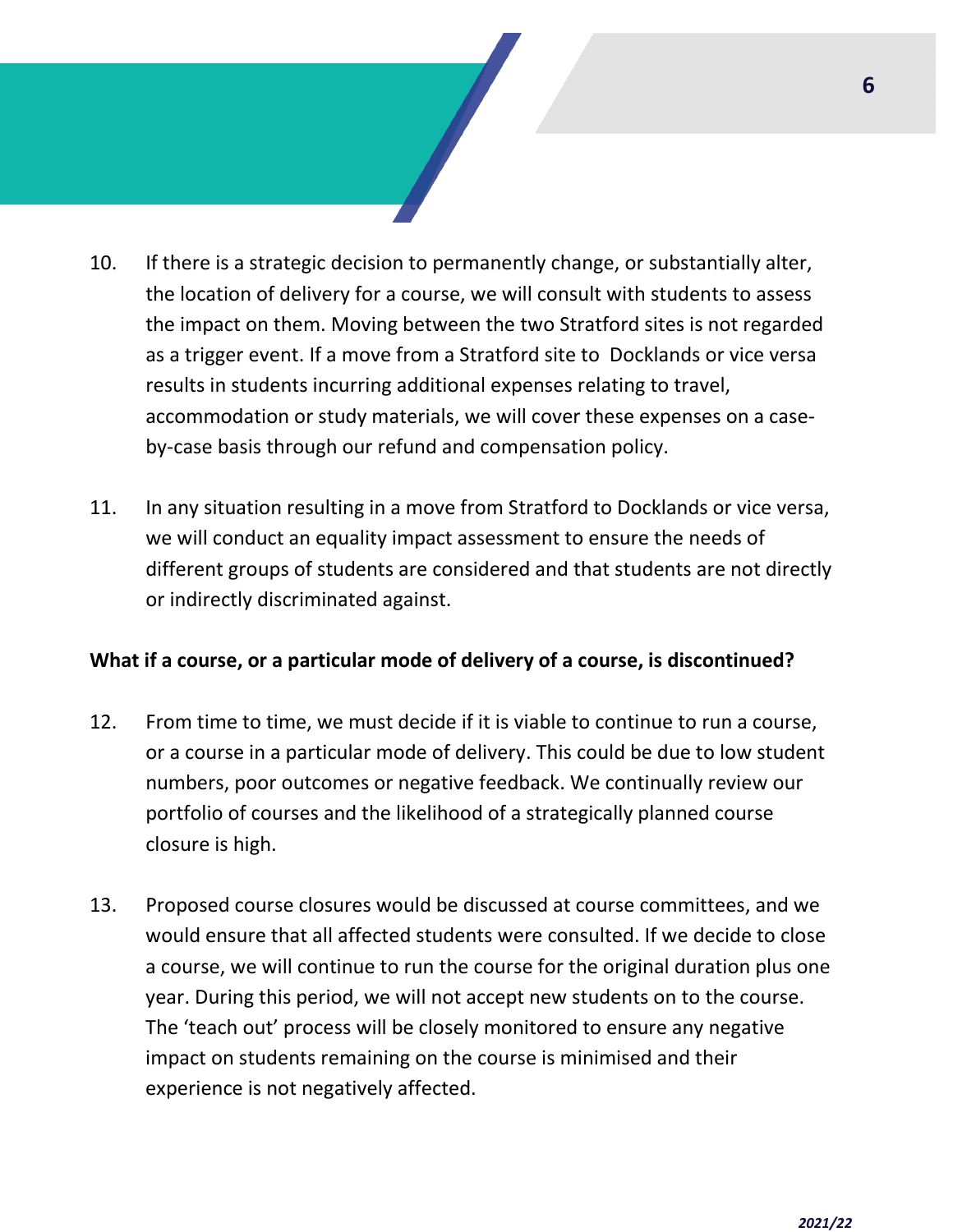- 14. If a high-quality student experience cannot be guaranteed during teach out, we will discuss with students options such as transferring to another course at the University or at an alternative provider. If necessary, and as appropriate, we would provide affected students with exit awards and certification relating to their period of study at the University, and assured access to evidence of their academic achievements in the future.
- 15. Any decision to close a course will be made prior to the relevant UCAS deadline to accept offers in order to minimise the impact on applicants. In the event of any offer being made prior to the decision being made to close the course, we will immediately contact applicants to explain the situation and to provide advice and guidance on alternative options.

#### **What happens if a course changes substantially?**

- 16. All courses are reviewed regularly so we can continuously improve them. Changes which amount to less than 25% of the course content are not required to be re-validated and are not regarded as trigger events.
- 17. If substantial changes are made to a course, it will be treated in the same manner as a course which is discontinued.

#### **What happens if Government emergency regulations restrict access to study oncampus (eg in response to a health pandemic)?**

18. The University has well-established arrangements which provide for safe continuation of study and support for students, through a mix of face-to-face teaching where possible and online resources. We would continue to involve our Students' Union in developing the University's strategy for managing any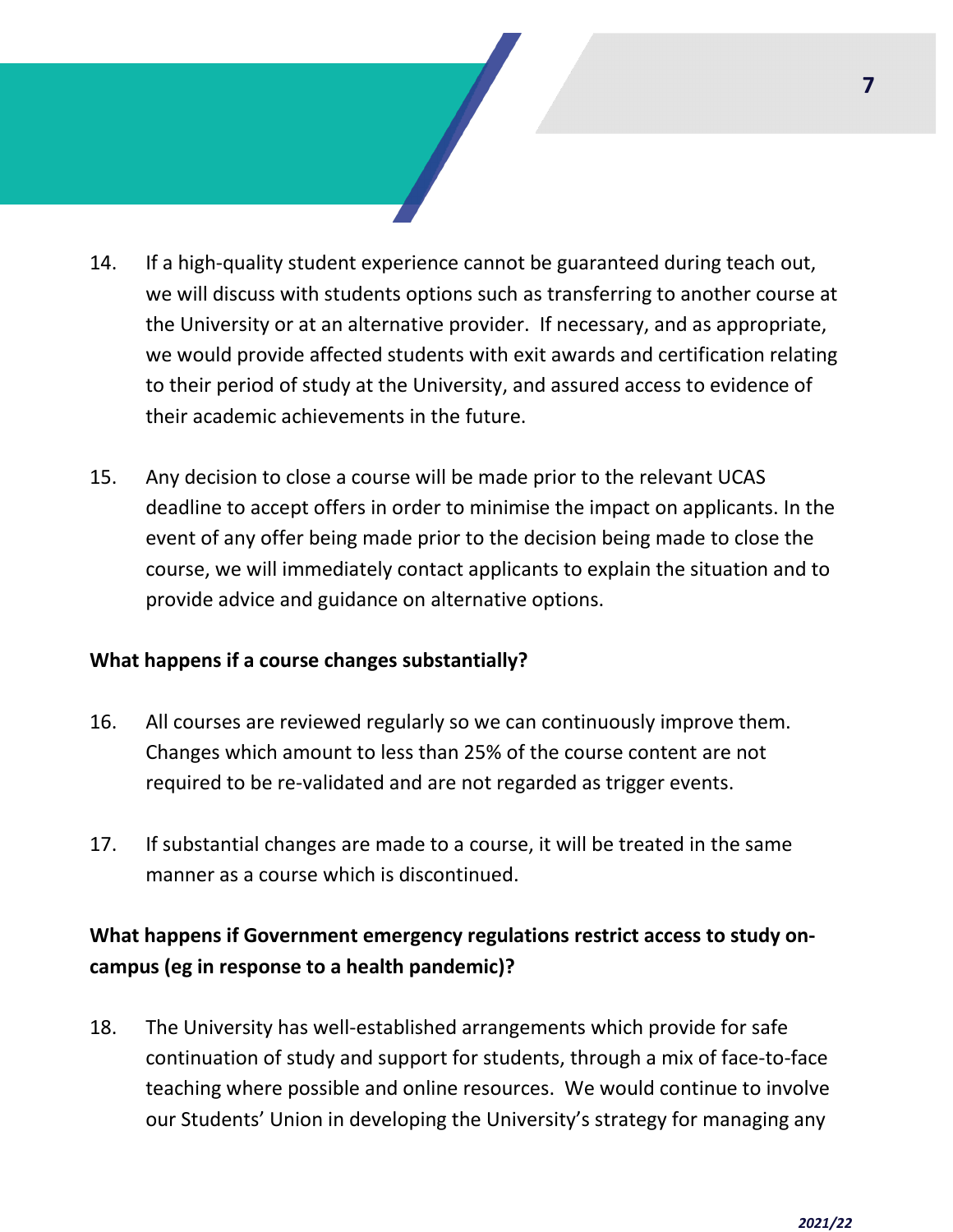future study restrictions, and would discuss the implications for individual courses with the students concerned.

#### **What happens if a course loses its professional, statutory or regulatory accreditation?**

19. If a course loses its professional, regulatory or statutory accreditation, we will discuss options with affected students. These options may include transferring to another course in the University or supporting students to transfer to another institution that holds the relevant accreditation.

#### **What happens if the University loses its Tier 4 licence?**

- 20. The University has mechanisms in place to carefully monitor activities relating to our Tier 4 licence and we are therefore able to address any potential issues before they become significant concerns. While we do not foresee a situation where we would lose our Tier 4 licence, we do recognise that there is a small possibility that this could happen.
- 21. If the University were to have its Tier 4 licence revoked, current students may be able to continue to study with us for 6 months or until the end of the academic year. If students are not able to complete their course within this timeframe then we will discuss other options including transferring to a similar course at an alternative provider. If this is not possible, we will refund tuition fees and cover additional expenses on a case-by-case basis through our refund and compensation policy.

#### **What happens if there is industrial action or staff absence?**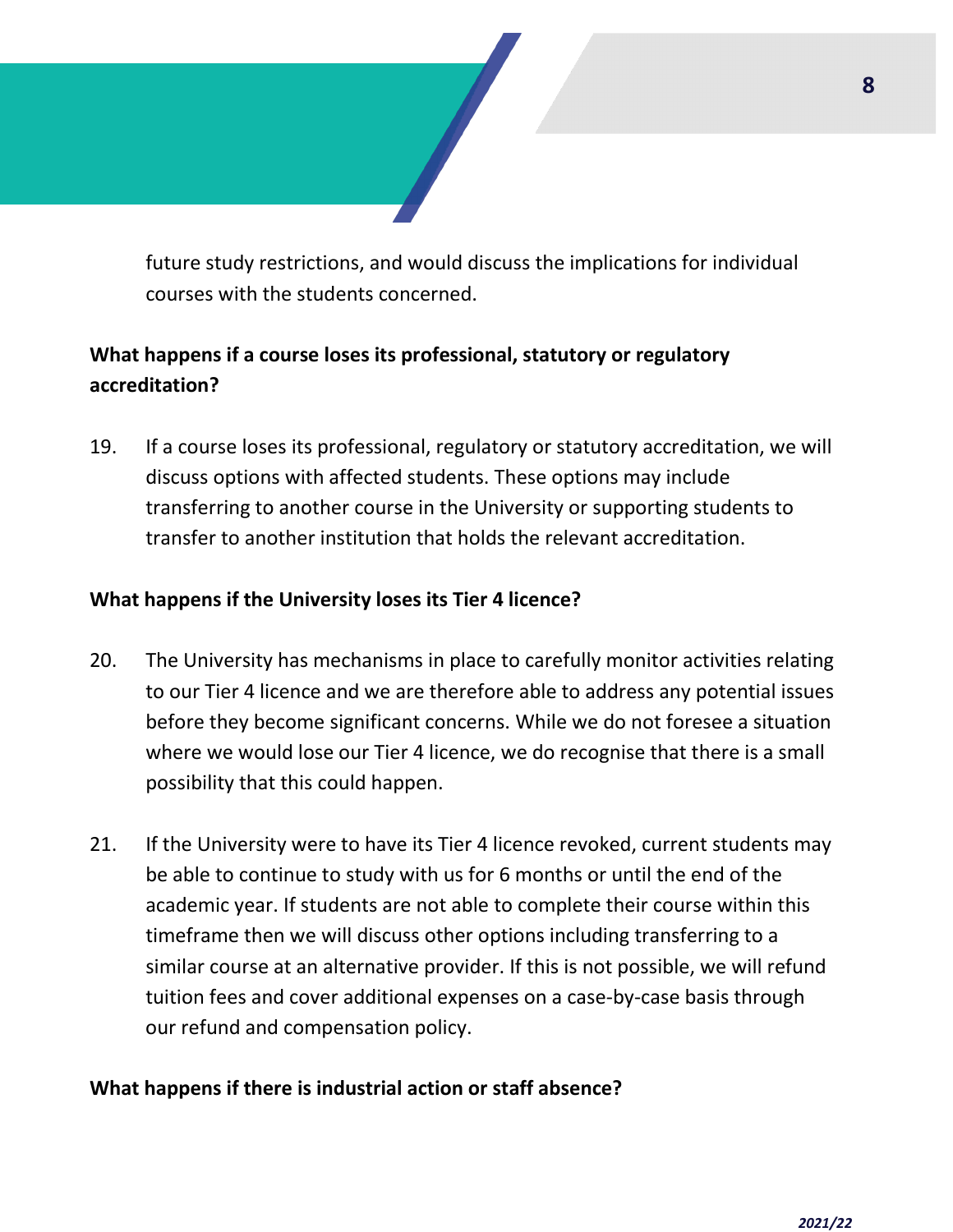- 22. If staff are unavailable due to industrial action or other reasons, we will make every effort to minimise the disruption to students and we will take reasonable steps to ensure learning opportunities are not missed. We will ensure that we provide suitable alternative learning opportunities for students to meet their course learning outcome.
- 23. If a member of staff were to leave the University or to take long term sick leave, we will make every effort to find suitable replacement staff to minimize the disruption to students. If this is not possible, we will discuss other options including transferring to alternative course at the University or at an alternative provider.
- 24. If a PhD candidate's supervisor is likely to be absent for a significant period, we will make every effort to allocate a suitable alternative supervisor. If this is not possible, we will discuss other options including supporting affected students to transfer to an alternative provider. If this happens, we will refund tuition fees and cover additional expenses on a case-by-case basis through our refund and compensation policy.

#### **What happens if services, resources or supports essential to study are permanently or temporarily unavailable?**

- 25. We understand that students require a wide range of resources and support in order to study. These include buildings, library and learning resources, IT services, academic services, student support and other facilities.
- 26. Our business continuity plan outlines what we will do if there is a risk to buildings or services. We will take all reasonable steps to ensure that students can access services at suitable nearby locations. Such location may be on the same campus, a different campus or off campus. If this results in students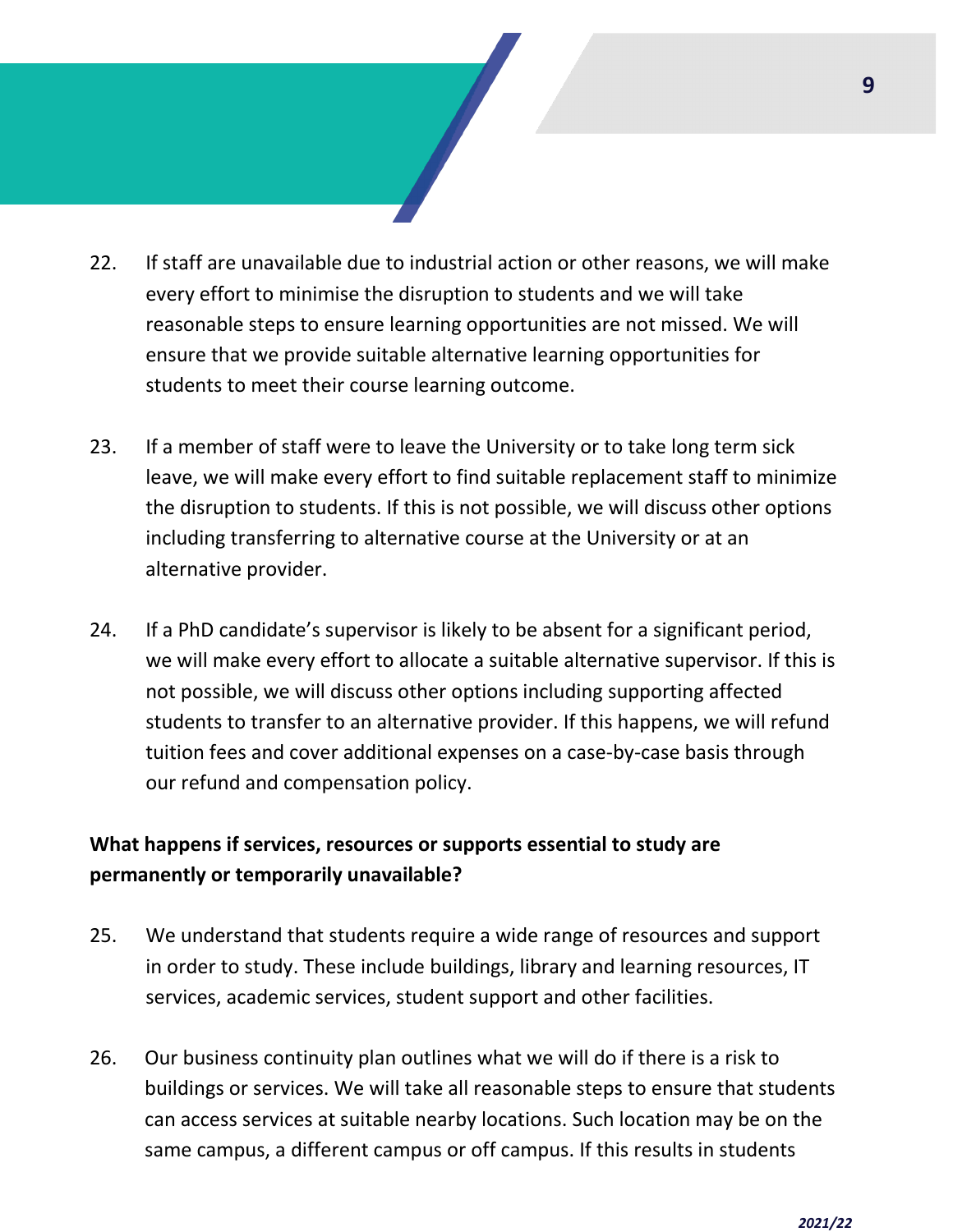incurring additional expenses relating to travel, accommodation or study materials, we will cover these expenses on a case-by-case basis through our refund and compensation policy.

#### **What about students studying at one of the University's collaborative partners?**

27. The University considers students studying under collaborative arrangements at our partner institutions to be our own students. Therefore, we will make all reasonable efforts to protect these students in the same way that we would for students studying with us.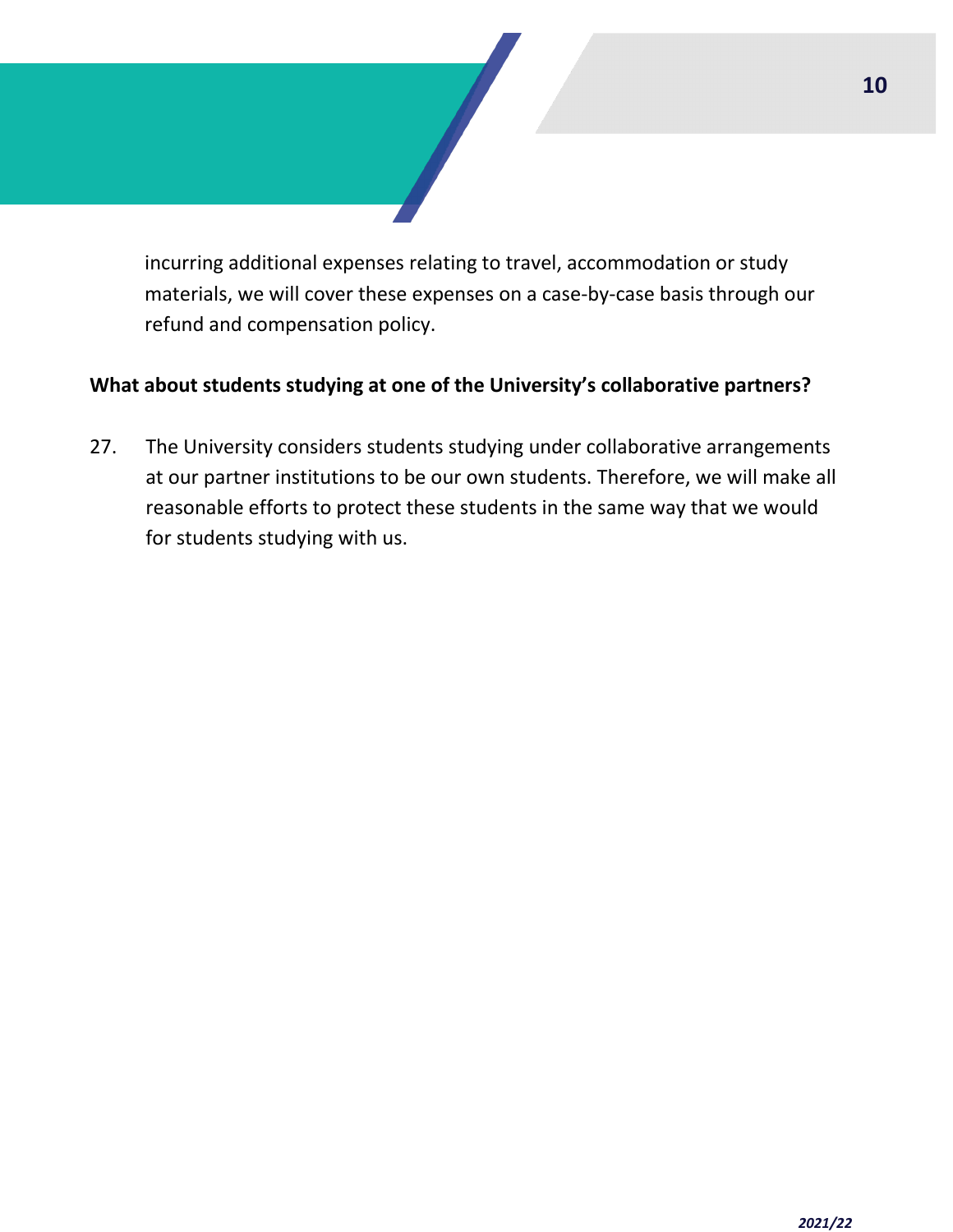### *Section 4: Complaints*

#### **What can students do if they do not agree with the proposed solutions?**

- 28. If you are unhappy with the solution implemented after a trigger event, you can make a complaint.
- 29. The Students' Union can provide independent advice on complaints.
- 30. More details regarding the University's students complaints procedure is accessible via the below link:

[https://www.uel.ac.uk/about/about-uel/governance/policies-regulations](https://www.uel.ac.uk/about/about-uel/governance/policies-regulations-corporate-documents/student-policies/student-complaint-procedure)[corporate-documents/student-policies/student-complaint-procedure](https://www.uel.ac.uk/about/about-uel/governance/policies-regulations-corporate-documents/student-policies/student-complaint-procedure)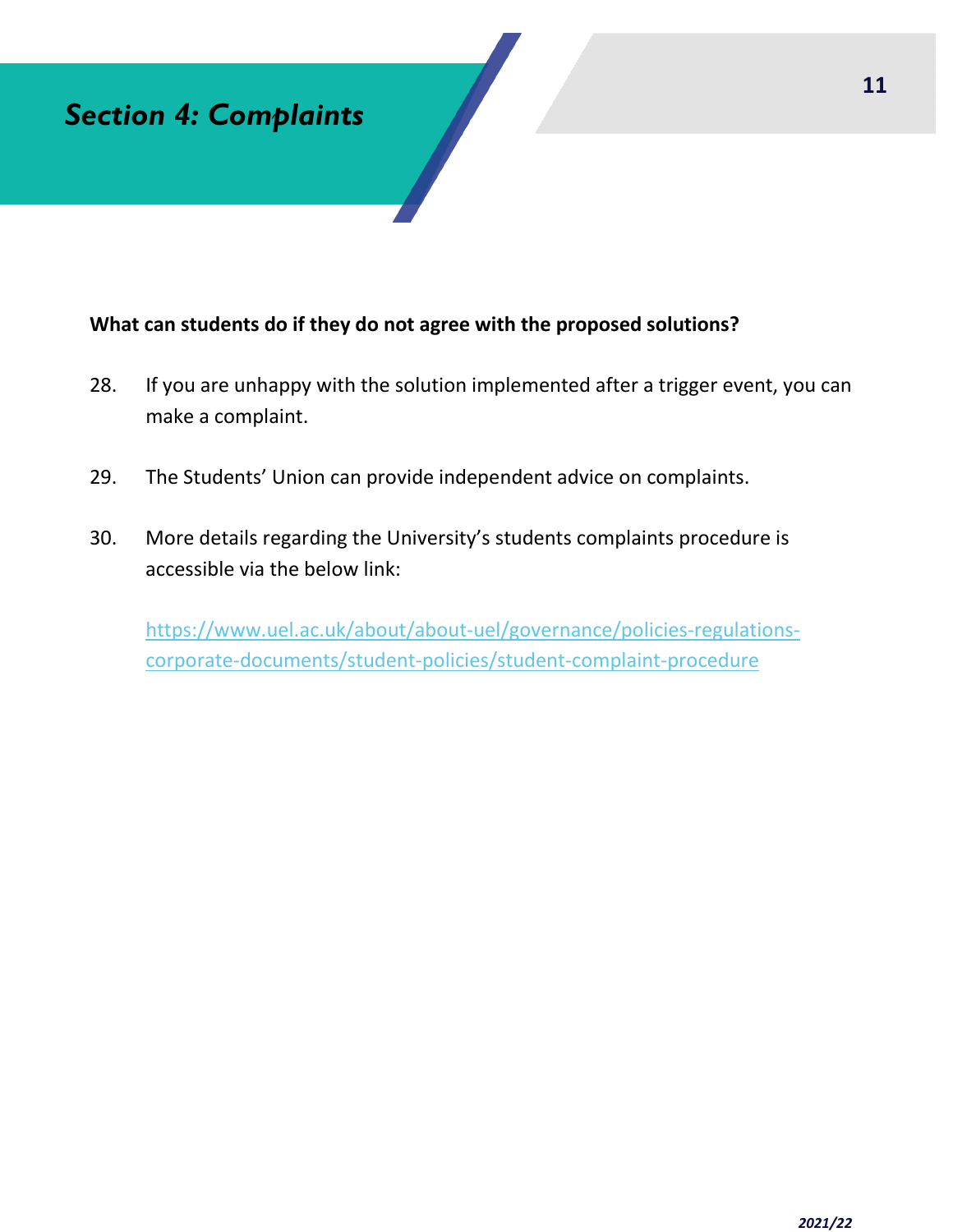## *Section 5: Communicating this plan*

#### **How will students be notified about this plan?**

- 31. The Student Protection Plan will be highlighted to students throughout their student journey via the following means:
	- as part of the enrolment/re-enrolment process;
	- circulated annually via a student newsletter; and
	- our website and student intranet.
- 32. If a trigger event happens or is likely to happen, affected students will be contacted either individually or as a group, depending on the nature of the trigger event.